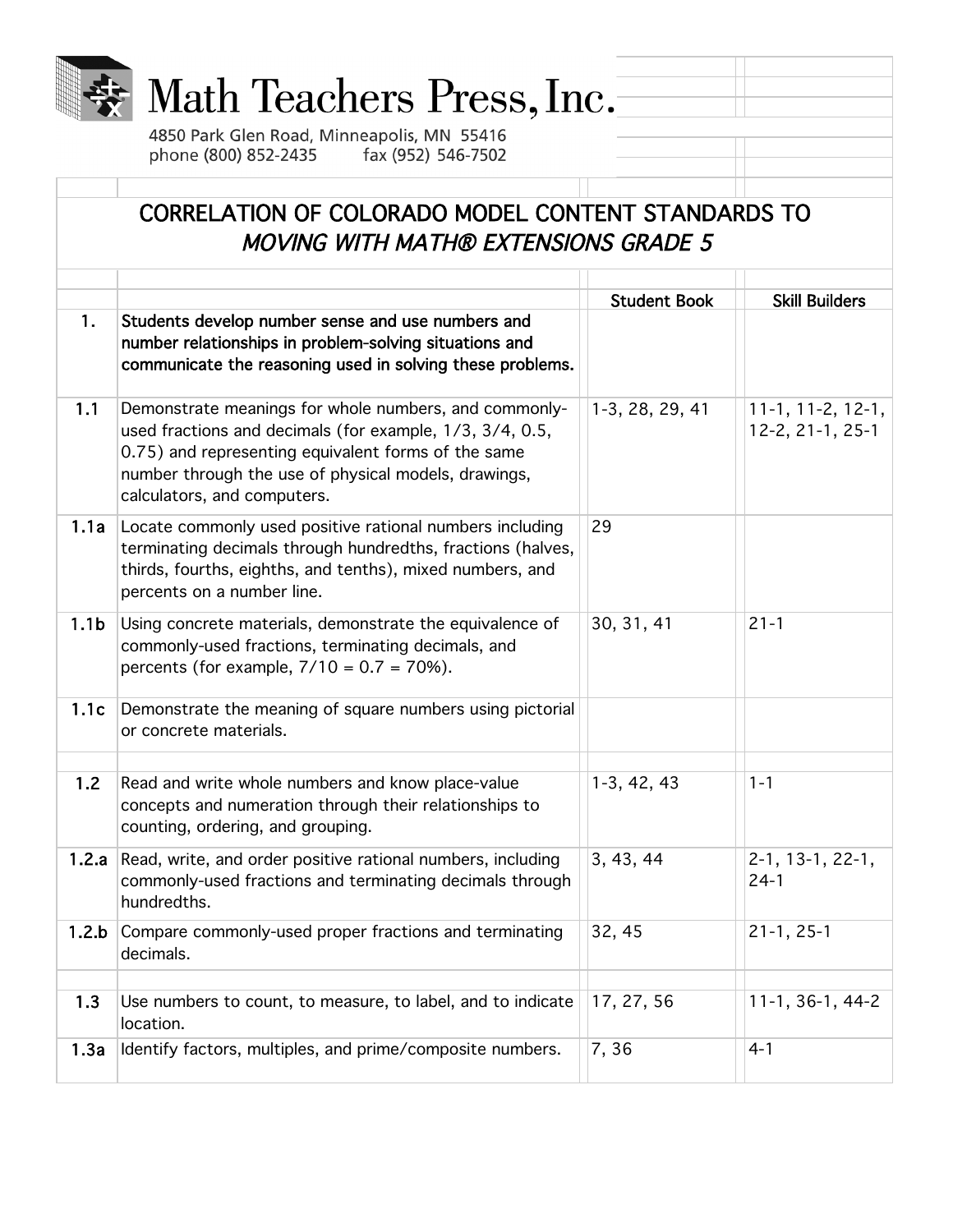|                  |                                                                                                                                                                                                                                                          | <b>Student Book</b> | <b>Skill Builders</b>                 |
|------------------|----------------------------------------------------------------------------------------------------------------------------------------------------------------------------------------------------------------------------------------------------------|---------------------|---------------------------------------|
| 1.3 <sub>b</sub> | Recognize equivalent representations for the same number<br>and generate them by decomposing and composing<br>numbers (for example, 36 can be represented as $30 + 6$ ,<br>$20 + 16$ , $9 \times 4$ , $40 - 4$ , three dozen and/or the square of<br>6). | 30, 31              |                                       |
| 1.3c             | Describe numbers by their characteristics for example,<br>even, odd, prime, square).                                                                                                                                                                     |                     | $4 - 1$                               |
| 1.4              | Use the relationships among fractions, decimals, and<br>percents, including the concepts of ratio and proportion, in<br>problem-solving situations.                                                                                                      | 33                  |                                       |
| 1.4a             | Demonstrate the equivalent relationships among commonly<br>used fractions, decimals, and percents using pictorial or<br>concrete materials.                                                                                                              | 45                  | $21 - 1$                              |
| 1.5              | Develop, test, and explain conjectures about properties of<br>integers and rational numbers.                                                                                                                                                             | 8                   | $5-1, 5-2$                            |
| 1.5a             | Develop, test, and explain conjectures about properties of<br>whole numbers and commonly-used fractions and decimals.                                                                                                                                    | 8                   | $5-1, 5-2$                            |
| 1.5 <sub>b</sub> | Use number properties (commutative, associative, identity)<br>to evaluate numeric expressions and solve equations.                                                                                                                                       | 8, 14               | $5-1, 5-2$                            |
| 1.6              | Use number sense to estimate and justify the<br>reasonableness of solutions to problems involving integers,<br>rational numbers, and common irrational numbers such as<br>v2 and v5 and p                                                                | 4-6, 11, 12         | $3-1, 3-2, 8-2, 49-$<br>1, 49-2, 50-1 |
| 1.6a             | Use number sense to estimate sums and differences of<br>fractions and decimals using benchmarks (for example, 5/6<br>+7/8 must be equal to an amount less than 2, since each<br>fraction is less than 1).                                                |                     |                                       |
| 1.6 <sub>b</sub> | Use appropriate techniques to estimate, determine, and<br>then justify the reasonableness of solutions to problems<br>involving whole numbers.                                                                                                           | 11                  | $45 - 1$                              |
| 2.               | Students use algebraic methods to explore, model, and<br>describe patterns and functions involving numbers, shapes,<br>data, and graphs in problem-solving situations and<br>communicate the reasoning used in solving these problems.                   |                     |                                       |
| 2.1              | Represent, describe, and analyze patterns and relationships<br>using tables, graphs, verbal rules, and standard algebraic<br>notation.                                                                                                                   | 2, 28, 30, 31       | $44-1$                                |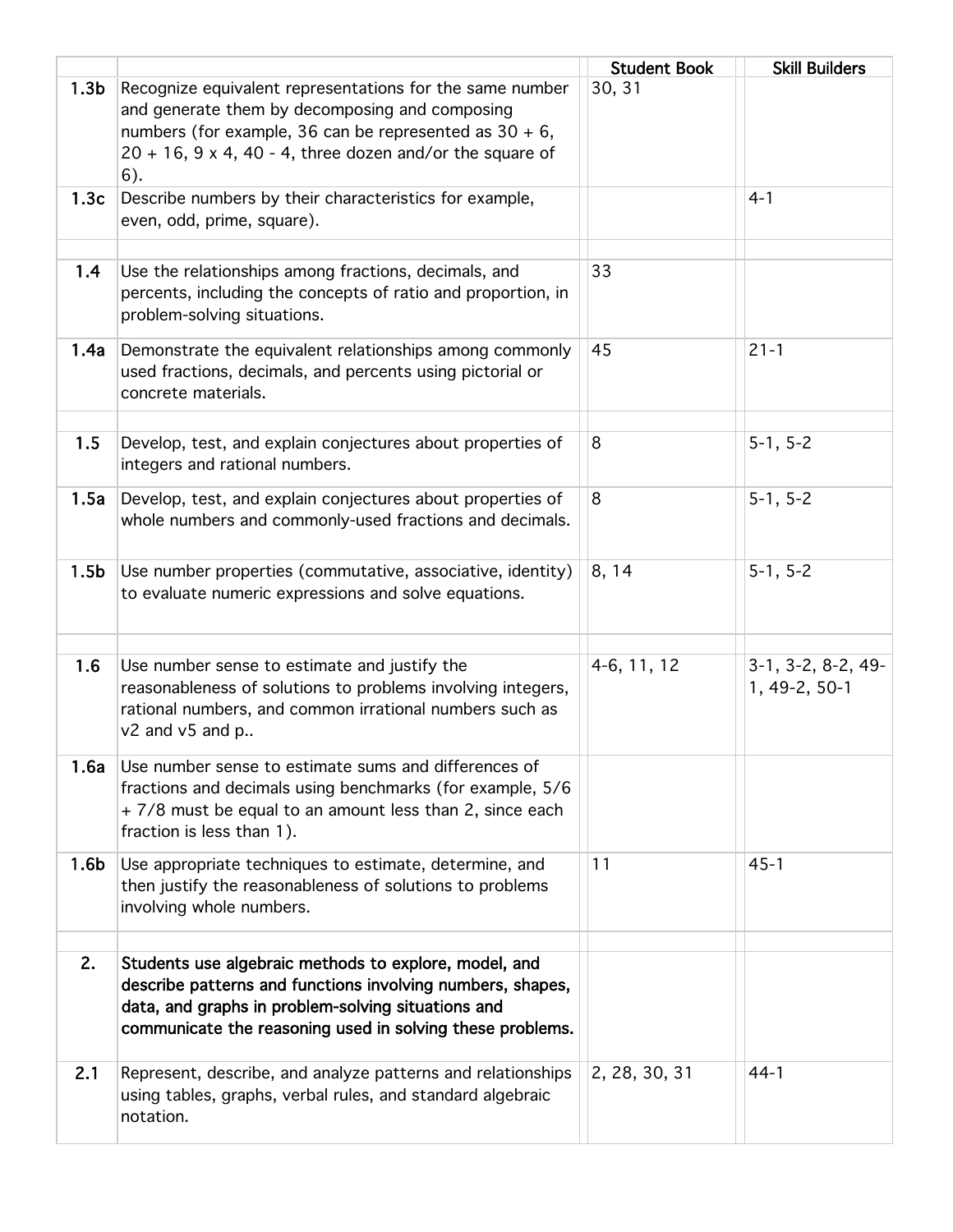|                  |                                                                                                                                                                                                                                       | <b>Student Book</b> | <b>Skill Builders</b> |
|------------------|---------------------------------------------------------------------------------------------------------------------------------------------------------------------------------------------------------------------------------------|---------------------|-----------------------|
| 2.1a             | Represent, describe, and analyze geometric and numeric<br>patterns (whole numbers).                                                                                                                                                   |                     | $44-1$                |
| 2.1 <sub>b</sub> | Recognize that a variable is used to represent an unknown<br>quantity.                                                                                                                                                                |                     | $45 - 5$              |
| 2.1c             | Identify such properties as commutatively, associatively,<br>and distributivity and use them to compute with whole<br>numbers.                                                                                                        | 8                   | $5-1, 5-2$            |
| 2.2              | Describe patterns using variables, expressions, equations<br>and inequalities in problem-solving situations.                                                                                                                          | 17                  |                       |
| 2.2a             | Solve problems by representing and analyzing patterns<br>using words, tables, and graphs.                                                                                                                                             | 15, 17, 30          | $44 - 2$              |
| 2.3              | Analyze functional relationships to explain how a change in<br>one quantity results in a change in another (for example,<br>how the area of a circle changes as the radius increases, or<br>how a person's height changes over time). | 54                  |                       |
| 2.3a             | Describe how a change in one quantity results in a change<br>in another quantity.                                                                                                                                                     | 54                  | $44 - 2$              |
| 2.4              | Distinguish between linear and nonlinear functions through<br>informal investigations.                                                                                                                                                |                     |                       |
| 2.4a             | Match a description of a situation with its continuous graph.                                                                                                                                                                         |                     |                       |
| 2.5              | Solve simple linear equations in problem-solving situations<br>using a variety of methods (informal, formal, graphical) and<br>a variety of tools (physical materials, calculators,<br>computers).                                    |                     | $45 - 5$              |
| 2.5a             | Use tables, charts, concrete objects, or pictures to solve<br>problems involving linear relationships and whole numbers.                                                                                                              |                     | $44 - 2$              |
| 3.               | Students use data collection and analysis, statistics, and<br>probability in problem-solving situations and communicate<br>the reasoning used in solving these problems.                                                              |                     |                       |
| 3.1              | Read and construct displays of data using appropriate<br>techniques (for example, line graphs, circle graphs, scatter<br>plots, box plots, stem-and-leaf plots) and appropriate<br>technology.                                        | 18, 63, 64          | 47-1, 48-1            |
| 3.1a             | Differentiate between categorical and numerical data.                                                                                                                                                                                 |                     |                       |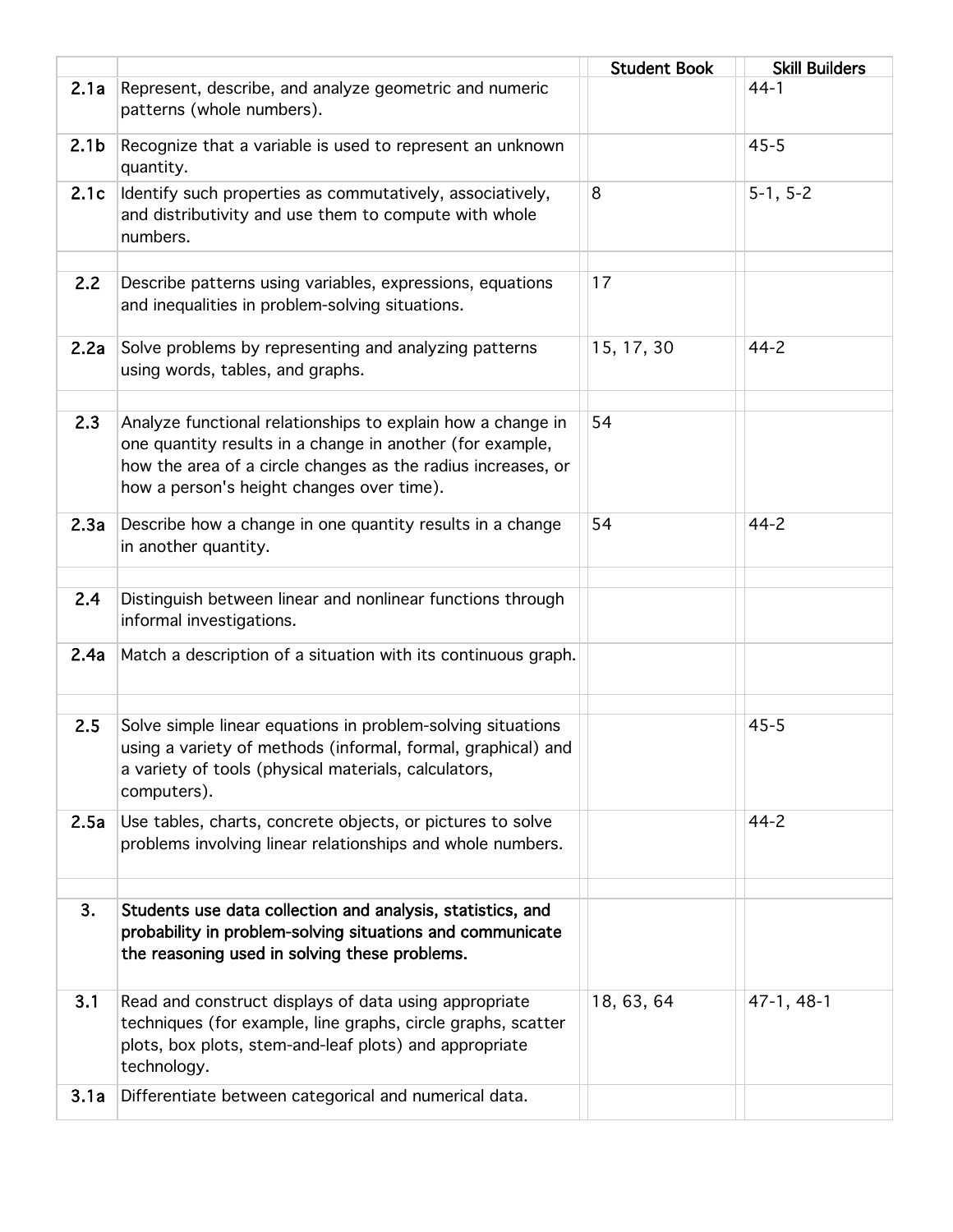|                  |                                                                                                                                                     | <b>Student Book</b> | <b>Skill Builders</b> |
|------------------|-----------------------------------------------------------------------------------------------------------------------------------------------------|---------------------|-----------------------|
| 3.1 <sub>b</sub> | Organize, construct, and interpret displays of data including<br>tables, charts, pictographs, line plots, bar graphs, and line<br>graphs.           | 18, 63, 64          | 47-1, 48-1            |
| 3.1c             | Read, interpret, and draw conclusions from various displays<br>of data.                                                                             | 18, 63, 64          | $47 - 1$              |
| 3.1 <sub>d</sub> | From a given scenario, choose the correct graph from<br>possible graph representations.                                                             |                     |                       |
| 3.2              | Display and use measures of central tendency, such as<br>mean, median, and mode, and measures of variability, such<br>as range and quartiles.       | 21, 22              | 46-1, 46-2            |
| 3.2a             | Distinguish between the median and mode of a data set.                                                                                              |                     |                       |
| 3.2 <sub>b</sub> | Determine the range of a set of data.                                                                                                               | 22                  |                       |
| 3.3              | Evaluate arguments that are based on statistical claims.                                                                                            | 22 (T.G.)           |                       |
| 3.3a             | Analyze data and draw conclusions based on data displays<br>such as tables, charts, line graphs, bar graphs, pictographs,<br>and line plots.        | 63, 64              | 47-1, 48-1            |
| 3.4              | Formulate hypotheses, draw conclusions, and make<br>convincing arguments based on data analysis.                                                    | 22 (T.G.)           |                       |
| 3.4a             | Describe how data collection methods affect the nature of<br>the data set.                                                                          |                     |                       |
| 3.4 <sub>b</sub> | Make convincing arguments based on data analysis.                                                                                                   |                     |                       |
| 3.5              | Determine probabilities through experiments or simulations.                                                                                         |                     | $47 - 2$              |
| 3.5a             | Describe events such as likely or unlikely and explain the<br>degree of likelihood using words, such as certain, equally<br>likely, and impossible. |                     | $47 - 2$              |
| 3.5 <sub>b</sub> | use zero to represent the probability of an impossible event<br>and one to represent the probability of a certain event.                            |                     |                       |
| 3.5c             | Use common fractions to represent the probability of<br>events that are neither certain nor impossible.                                             |                     | $47 - 2$              |
| 3.6              | Make predictions and compare results using both<br>experimental and theoretical probability drawn from real-<br>world problems.                     |                     | $47 - 2$              |
| 3.6a             | Using one chance device, such as a number cube or a<br>spinner, design a fair game and an unfair game, and explain<br>why they are fair and unfair. |                     | $47 - 2$              |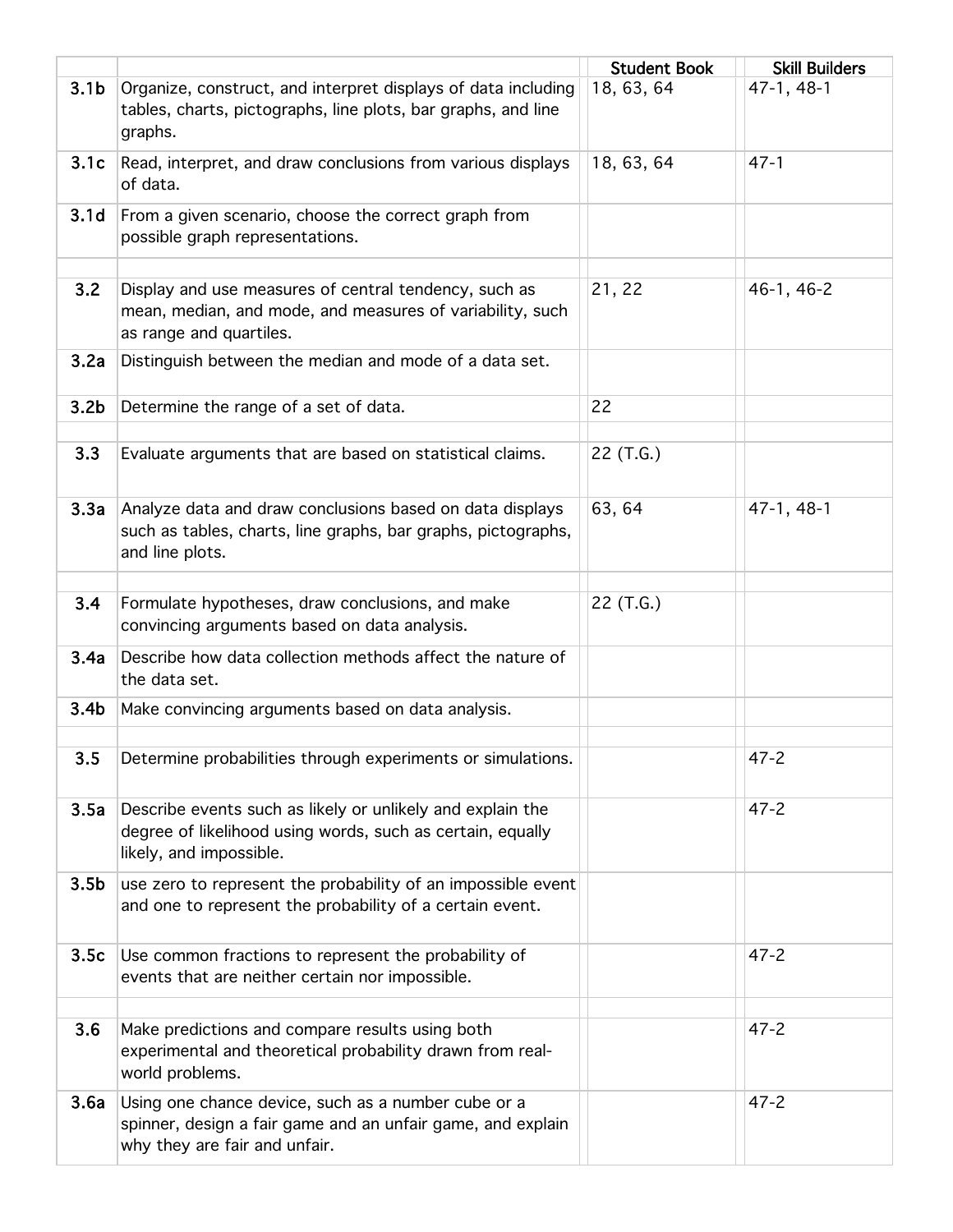|                  |                                                                                                                                                                                                                                                                         | <b>Student Book</b> | <b>Skill Builders</b> |
|------------------|-------------------------------------------------------------------------------------------------------------------------------------------------------------------------------------------------------------------------------------------------------------------------|---------------------|-----------------------|
| 3.6 <sub>b</sub> | Make predictions based on data obtained from simple<br>probability experiments.                                                                                                                                                                                         |                     | $47 - 2$              |
| 3.7              | Use counting strategies to determine all the possible<br>outcomes from an experiment (for example, the number of<br>ways students can line up to have their picture taken).                                                                                             |                     |                       |
| 3.7a             | Solve problems using strategies for finding all possible<br>combinations and/or arrangements.                                                                                                                                                                           |                     |                       |
| 4.               | Students use geometric concepts, properties, and<br>relationships in problem-solving situations and communicate<br>the reasoning used in solving these problems.                                                                                                        |                     |                       |
| 4.1              | Construct two- and three-dimensional models using a<br>variety of materials and tools.                                                                                                                                                                                  | 50-54               | $33-1, 35-1$          |
| 4.1a             | Represent a three-dimensional shape in two dimensions (for<br>example, recognize a three dimensional figure from its net).                                                                                                                                              | 59 (T.G.)           | $39-1$                |
| 4.2              | Describe, analyze, and reason informally about the<br>properties (for example, parallelism, perpendicularity,<br>congruence) of two- and three dimensional figures.                                                                                                     | 52                  | 32-1, 32-2            |
| 4.2a             | Identify, compare, and analyze the attributes of two- and<br>three-dimensional shapes and develop vocabulary to<br>describe the attributes (for example, acute, obtuse, right<br>angle, parallel lines, perpendicular lines, intersecting lines,<br>and line segments). | 50-53               | 31-1, 32-1, 33-1      |
| 4.2b             | Make and test conjectures about geometric relationships<br>and develop logical arguments to justify conclusions.                                                                                                                                                        | 54                  |                       |
| 4.4              | Solve problems using coordinate geometry.                                                                                                                                                                                                                               |                     | $44 - 2$              |
| 4.4a             | Given a coordinate graph, read coordinate pairs in quadrant<br>one.                                                                                                                                                                                                     |                     |                       |
| 4.4b             | Choose the coordinate graph, which represents a given data<br>set.                                                                                                                                                                                                      |                     |                       |
| 4.4c             | Use maps and grids to locate points, create paths and<br>measure distances within a coordinate system.                                                                                                                                                                  |                     | $44 - 2$              |
| 4.5              | Solve problems involving perimeter and area in two<br>dimensions, and involving surface area and volume in three<br>dimensions.                                                                                                                                         | 57-59               | 38-1, 38-2, 39-1      |
| 4.5a             | Solve problems involving the perimeter of polygons.                                                                                                                                                                                                                     | 57                  | $38-1$                |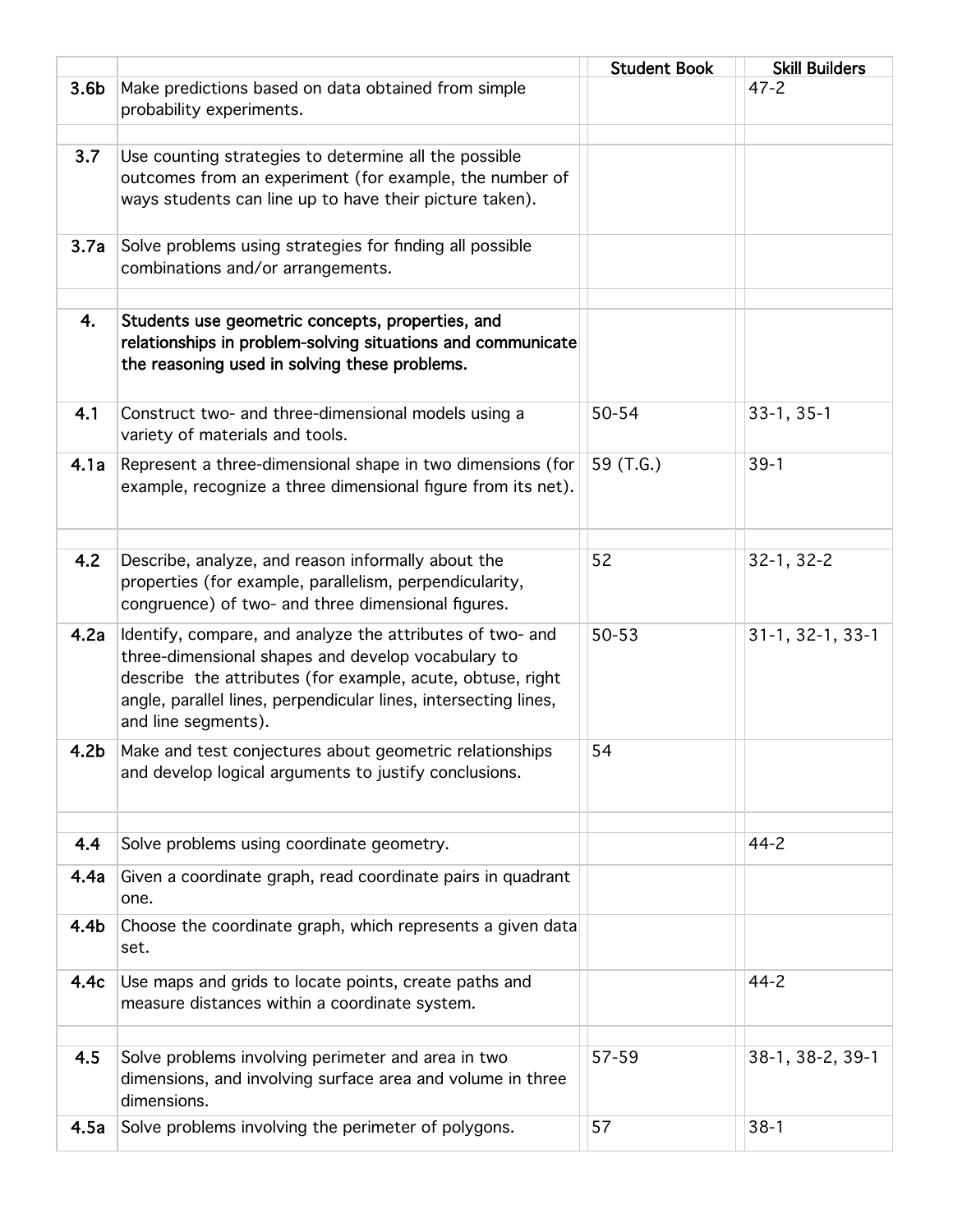|                  |                                                                                                                                                                                 | <b>Student Book</b> | <b>Skill Builders</b>           |
|------------------|---------------------------------------------------------------------------------------------------------------------------------------------------------------------------------|---------------------|---------------------------------|
| 4.5 <sub>b</sub> | Solve problems involving the area of rectangles and<br>squares.                                                                                                                 | 58                  | $38 - 2$                        |
| 4.6              | Transform geometric figures using reflections, translations,<br>and rotations to explore congruence.                                                                            |                     | $32 - 2$                        |
| 4.6a             | Predict and describe the results of flipping, sliding, or<br>turning a two-dimensional shape.                                                                                   |                     |                                 |
| 4.6b             | Show lines of symmetry for geometrical shapes.                                                                                                                                  |                     |                                 |
| 5.               | Students use a variety of tools and techniques to measure,<br>apply the results in problem-solving situations, and<br>communicate the reasoning used in solving these problems. |                     |                                 |
| 5.1              | Estimate, use, and describe measures of distance,<br>perimeter, area, volume, capacity, weight, mass, and angle<br>comparison.                                                  | 51, 54, 56-59       | $36-1, 37-1, 41-1,$<br>$42 - 1$ |
| 5.1a             | Determine the appropriate unit of measure (metric and US<br>customary) when estimating distance, capacity, and weight.                                                          |                     | $36-1, 42-1$                    |
| 5.1 <sub>b</sub> | Estimate the length of common objects.                                                                                                                                          |                     |                                 |
| 5.1c             | Estimate the perimeter of polygons.                                                                                                                                             |                     | $38-1$                          |
| 5.1 <sub>d</sub> | Estimate the measures of angles (for example, 90°, less<br>than $90^\circ$ , more than $90^\circ$ ).                                                                            | 51 (T.G.)           | $37-1$                          |
| 5.1e             | Describe angles as acute, obtuse and right.                                                                                                                                     | 51 (T.G.)           | $33 - 1$                        |
| 5.3              | Read and interpret various scales including those based on<br>number lines, graphs, and maps.                                                                                   | 29                  |                                 |
| 5.3a             | Read and interpret scales on number lines, graphs, and<br>maps.                                                                                                                 | 29,63               |                                 |
| 5.3 <sub>b</sub> | Select the appropriate scale for a given problem (for<br>example, using the appropriate scale when setting up a<br>graph).                                                      |                     |                                 |
| 5.4              | Develop and use formulas and procedures to solve<br>problems involving measurement.                                                                                             | 59                  | 38-1, 38-2, 39-1,<br>$42 - 1$   |
| 5.4a             | Find the perimeter and area of rectangles and squares,<br>using appropriate units.                                                                                              | 57, 58              | 38-1, 38-2                      |
| 5.5              | Describe how a change in an object's linear dimensions<br>affects its perimeter, area, and volume.                                                                              | 58 (T.G.)           |                                 |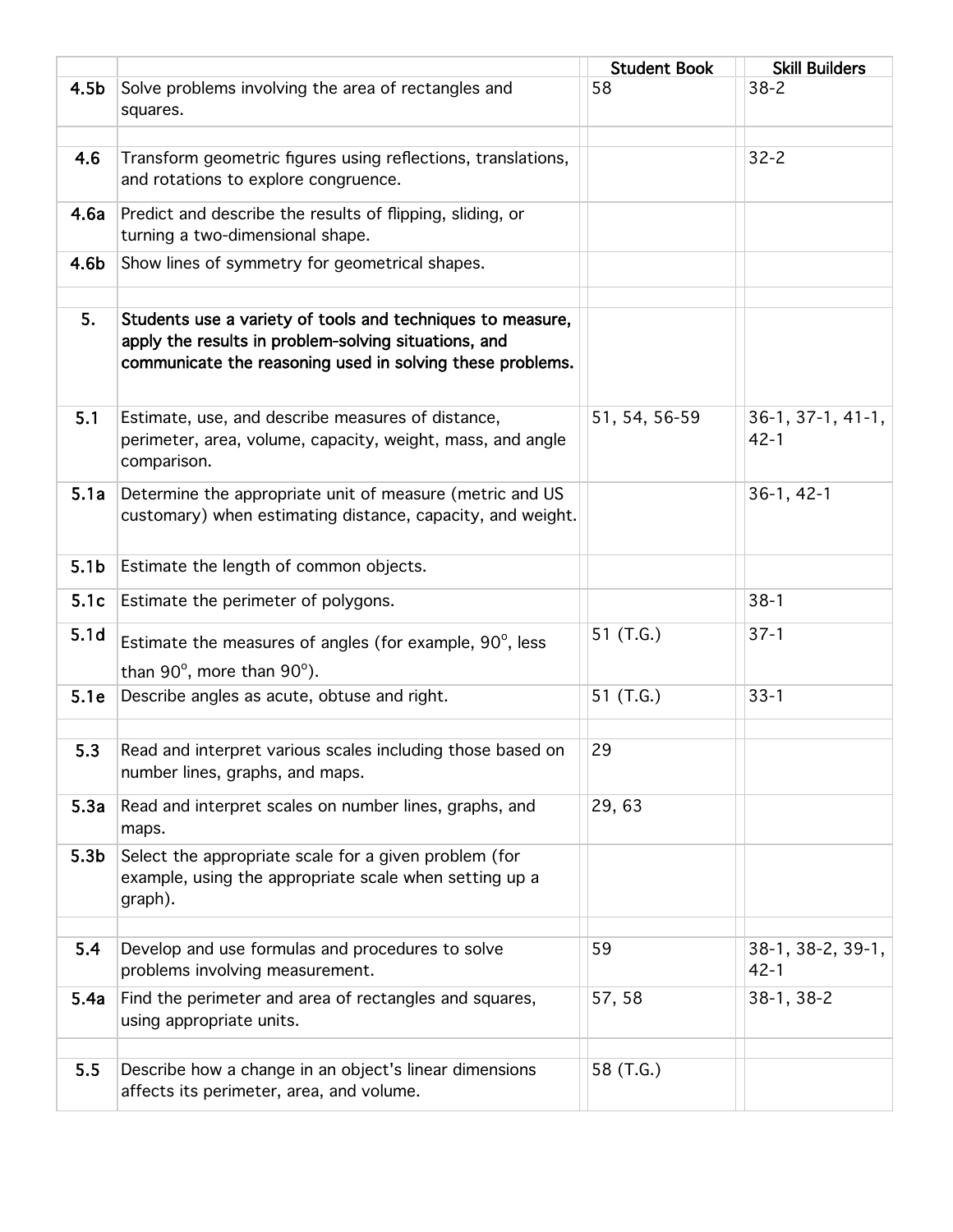|                  |                                                                                                                                                                                                                                                                               | <b>Student Book</b>           | <b>Skill Builders</b>                                        |
|------------------|-------------------------------------------------------------------------------------------------------------------------------------------------------------------------------------------------------------------------------------------------------------------------------|-------------------------------|--------------------------------------------------------------|
| 5.5a             | Demonstrate how changing one of the dimensions of a<br>rectangle affects its perimeter (using concrete materials or<br>graph paper).                                                                                                                                          | 58 (T.G.)                     |                                                              |
| 5.5 <sub>b</sub> | Demonstrate how change in one of the dimensions of a<br>rectangle affects its area (using concrete materials or<br>graph paper).                                                                                                                                              | 58 (T.G.)                     |                                                              |
| 5.6              | Select and use appropriate units and tools to measure to<br>the degree of accuracy required in a particular problem-<br>solving situation.                                                                                                                                    | 55, 56                        |                                                              |
| 5.6a             | Select and use the appropriate unit and tool to measure to<br>the degree of accuracy required in a particular problem.                                                                                                                                                        | 56                            |                                                              |
| 5.6 <sub>b</sub> | Measure the sides of rectangles, squares, and triangles to<br>the nearest 1/4 inch and nearest centimeter.                                                                                                                                                                    |                               |                                                              |
| 6.               | Students link concepts and procedures as they develop and<br>use computational techniques, including estimation, mental<br>arithmetic, paper-and-pencil, calculators, and computers, in<br>problem-solving situations and communicate the reasoning<br>used in solving these. |                               |                                                              |
| 6.1              | Use models to explain how ratios, proportions, and percents<br>can be used to solve real-world problems.                                                                                                                                                                      |                               |                                                              |
| 6.1a             | Use concrete materials or pictures, determine commonly<br>used percentages (for example, 25%, 50%) in problem-<br>solving situations.                                                                                                                                         |                               |                                                              |
| 6.2              | Construct, use, and explain procedures to compute and<br>estimate with whole numbers, fractions, decimals, and<br>integers.                                                                                                                                                   | 9-20, 23-26, 33-<br>39, 46-49 | 3-2, 5-2, 8-3, 9-1,<br>15-2, 15-3, 26-1,<br>49-1, 49-2, 50-1 |
| 6.2a             | Demonstrate the conceptual meaning of the four basic<br>arithmetic operations (addition, subtraction, multiplication,<br>and division).                                                                                                                                       | 9, 10, 14, 19                 | $8-1, 9-1$                                                   |
| 6.2 <sub>b</sub> | use and explain strategies to add, subtract, multiply and<br>divide whole numbers in problem-solving situations.                                                                                                                                                              | 9, 10, 16, 20                 | $8-1, 9-1$                                                   |
| 6.2c             | Demonstrate proficiency of addition, subtraction,<br>multiplication and division of whole numbers in problem-<br>solving situations.                                                                                                                                          | 13, 17                        | $6-1, 7-1, 8-1, 9-1$                                         |